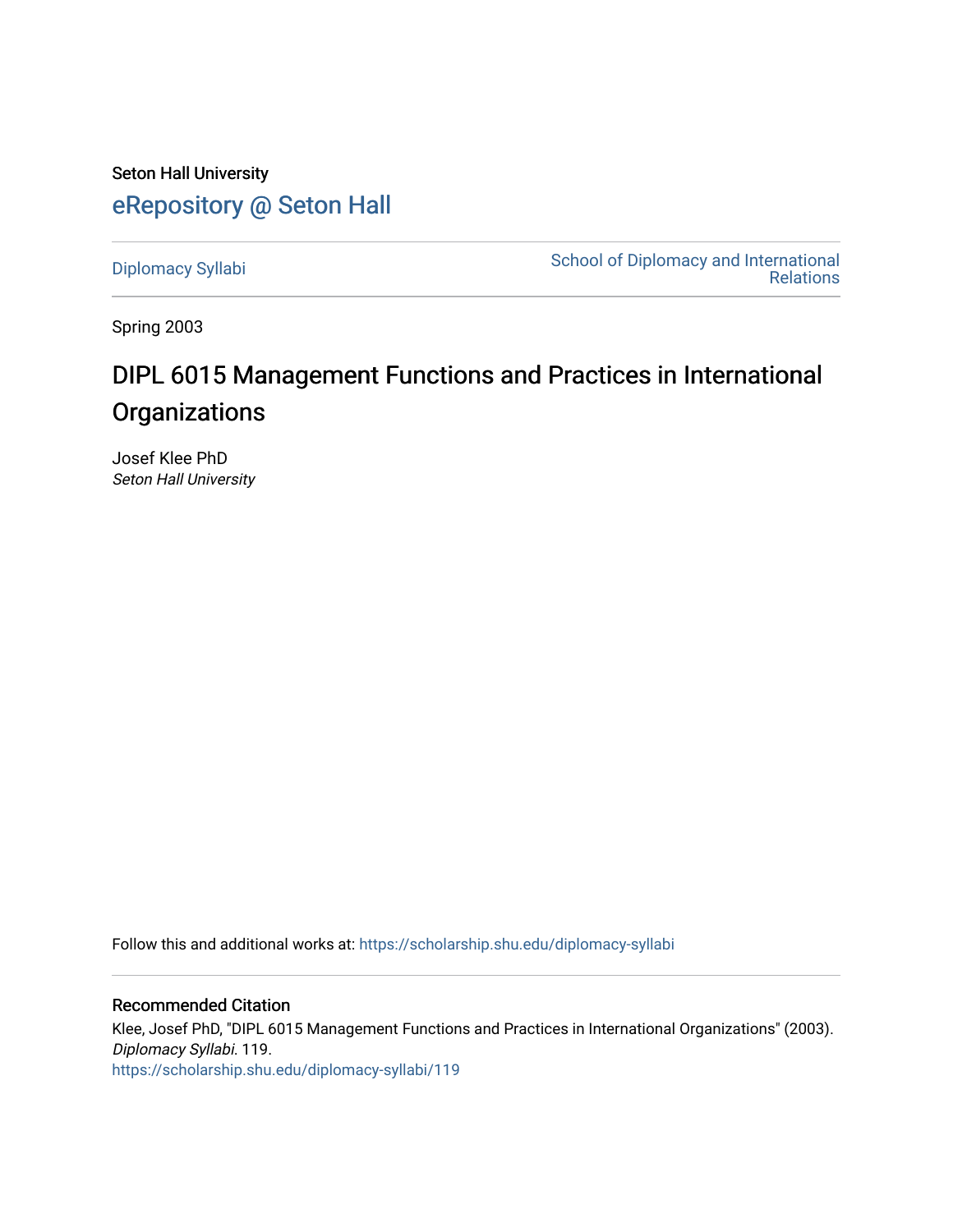# *DIPL* 6015

#### SETON HALL UNIVERSITY

#### **School of Diplomacy and International Relations**

**Spring 2003 Schedule: 4 - 6 PM Location: MH 17**

**Josef Klee, Ph.D. Phone/Fax: (212) 752 0959 E-Mail: [J.U.Klee@att.net](mailto:J.U.Klee@att.net)**

## **Course:Management Functions and Practices in International Organizations**

#### **Overview:**

Due to the nature of international organizations, the management functions are diverse and the management processes and practices are complex. To make international organizations effective and cost-efficient is a great management challenge.

This course will review the key management areas, the management methods and instruments. It is designed to understand the management issues and to develop analytical skills for solving management problems.

The course will include at least two field trips to the headquarters of the United Nations in New York City to discuss selected management topics with United Nations managers.

#### **Topics:**

- 1. Management concepts and environment
- 2. Top-management structures and the role of legislative bodies
- 3. Understanding the diversity and complexity of international organizations
- 4. Strategic planning
- 5. Budget planning and controlling
- 6. Financial management
- 7. Human resources management
- 8. Managing conference services
- 9. Procurement and transportation management
- 10. Managing field operations and peacekeeping missions
- 11. Facility management
- 12. Managing information technology services
- 13. Management of oversight functions
	- (auditing, program evaluations, investigations, etc.)
- 14. Management improvement and reform efforts
- 15. Management styles and instruments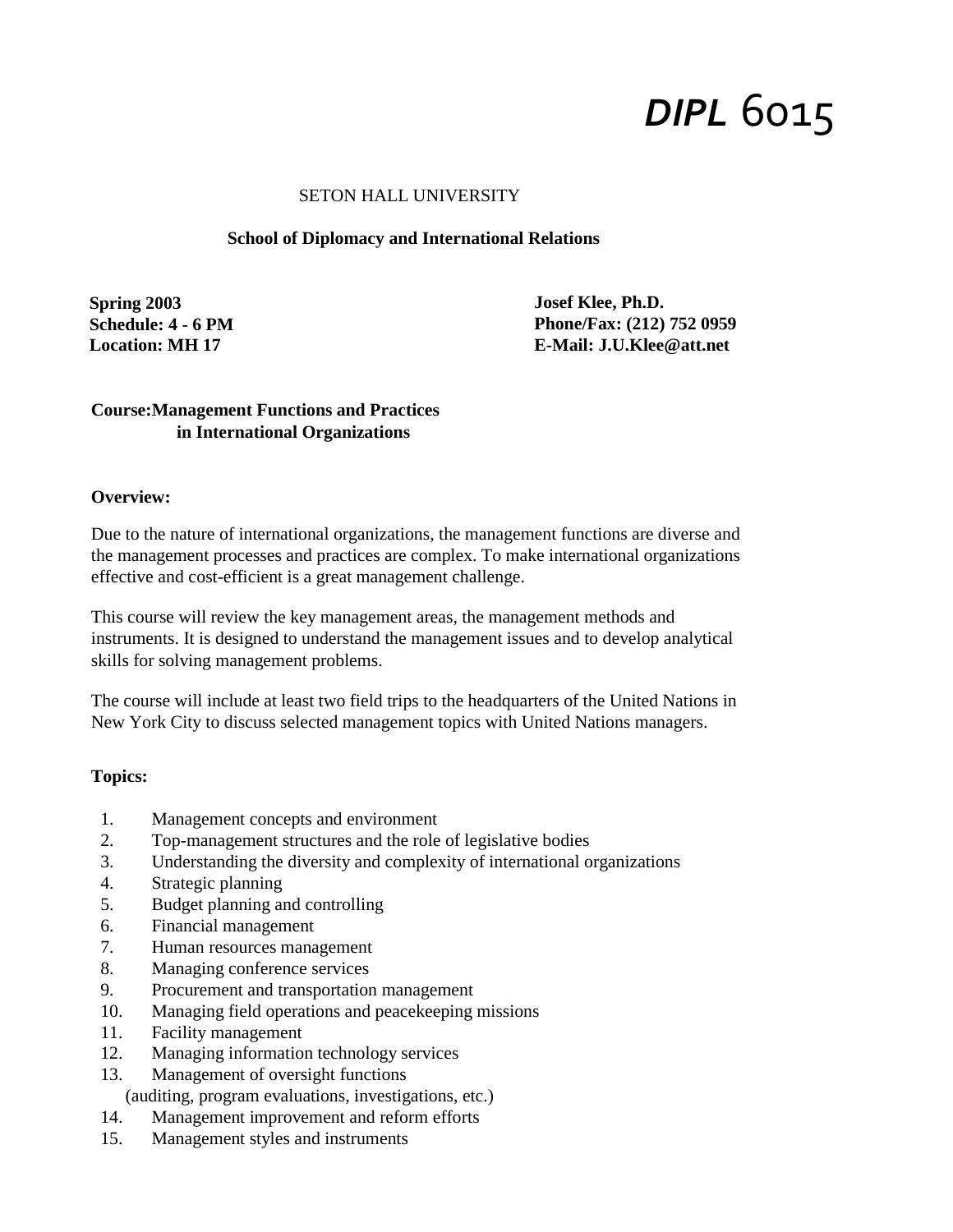### **Reading List:**

#### **a) Books and Publications**

- 1) Allison, Michael and Kaye, Jude Strategic Planning for Nonprofit Organizations John Wiley & Sons, 1997
- 2) Ameri, Houshang Politics of Staffing the United Nations Secretariat Peter Lang Publishing, 1996

3) Beigbeder, Yves The Internal Management of United Nations Organizations St. Martin's Press, 1997

4) Bennet, LeRoy and Oliver, James International Organizations: Principles and Issues Prentice Hall, 2001

5) Childers, Erskine with Urquart,

Brian Renewing the United Nations

System

Dag Hammarskjoeld Foundation/Ford Foundation, 1994

6) Deresky, Helen Global Management - Strategic and Interpersonal Prentice Hall, 2002

7) Dessler, Gary

A Framework for Human Resource Management Prentice Hall, 2002

- 8) Dijkzeul, Yves The Management of Multilateral Organizations Kluwer Law International, 1997
- 9) Henry, Nicholas Public Administration and Public Affairs Prentice Hall, 1999
- 10) Koehler, Jerry and Pankowski, Joseph Transformational Leadership in Government St. Lucie Press, 1997
- 11) Lock, Dennis The Essentials of Project Management, Gower Publishing, 2001
- 12) Mueller, Joachim Reforming the United Nations Kluwer Law International, 2001
- 13) New Zealand Ministry of Foreign Affairs and Trade United Nations Handbook 2002